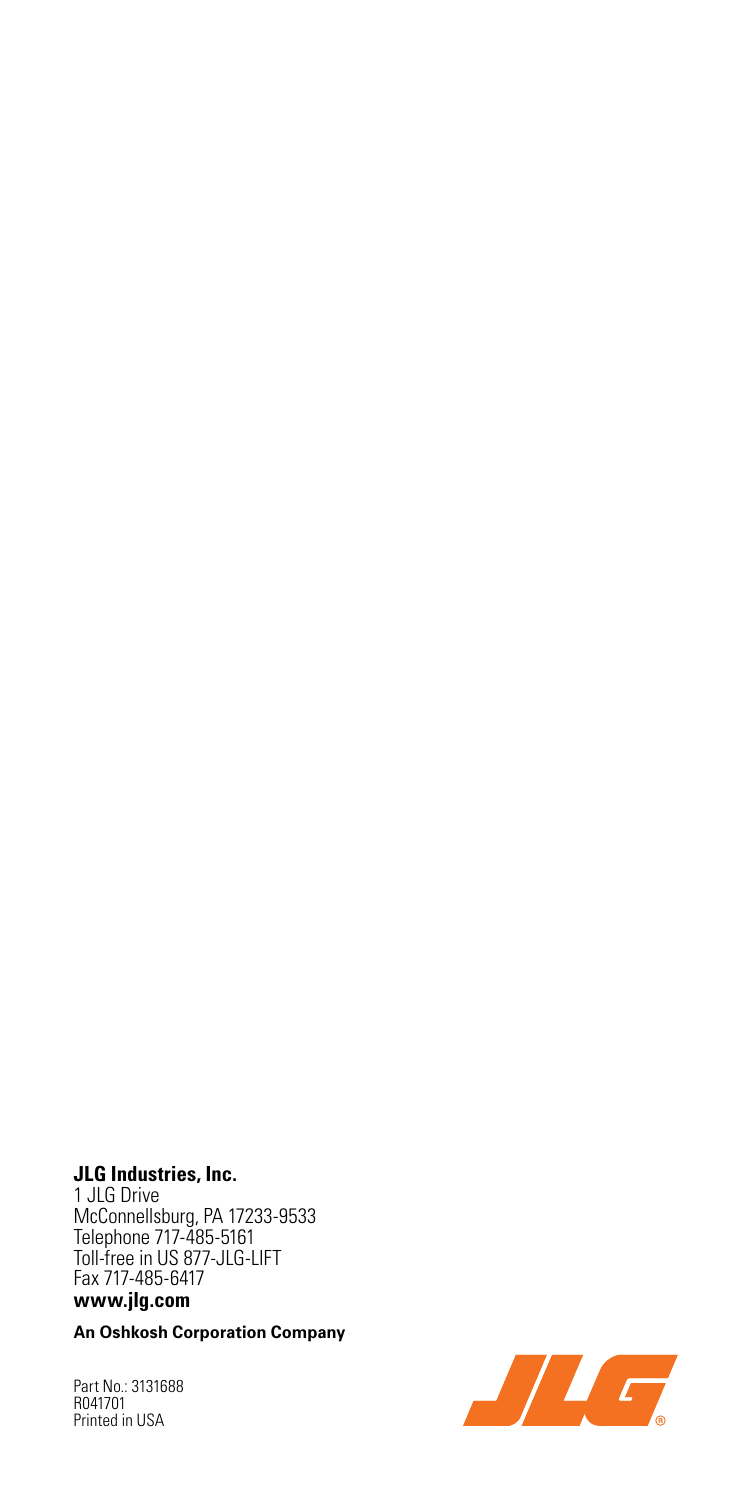## **JLG BOOM LIFT AND SCISSOR LIFT OPTIONS**

**Reference Guide**

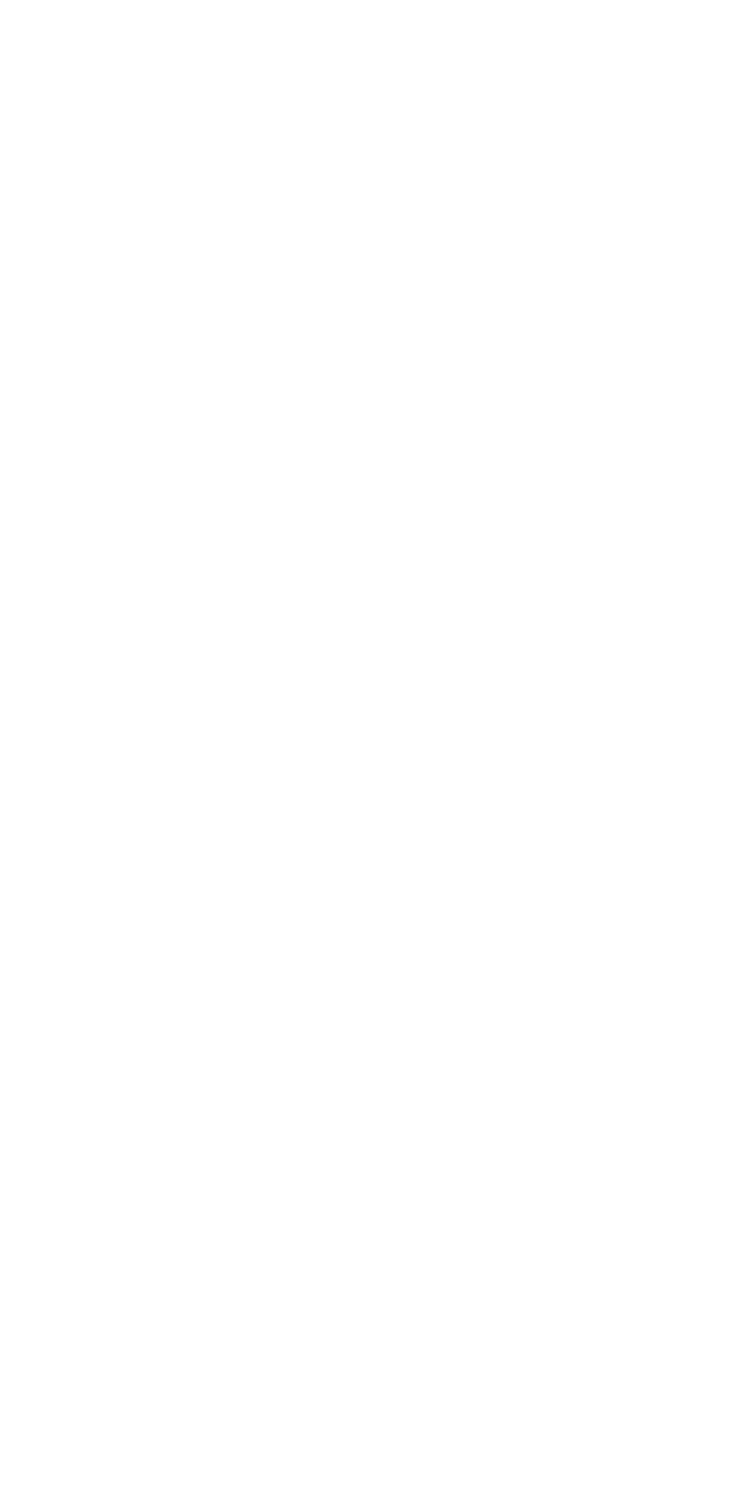

## **Boom Lift Options**

Choose from a variety of accessories designed to maximize efficiency, productivity and safety.

### **TABLE OF CONTENTS**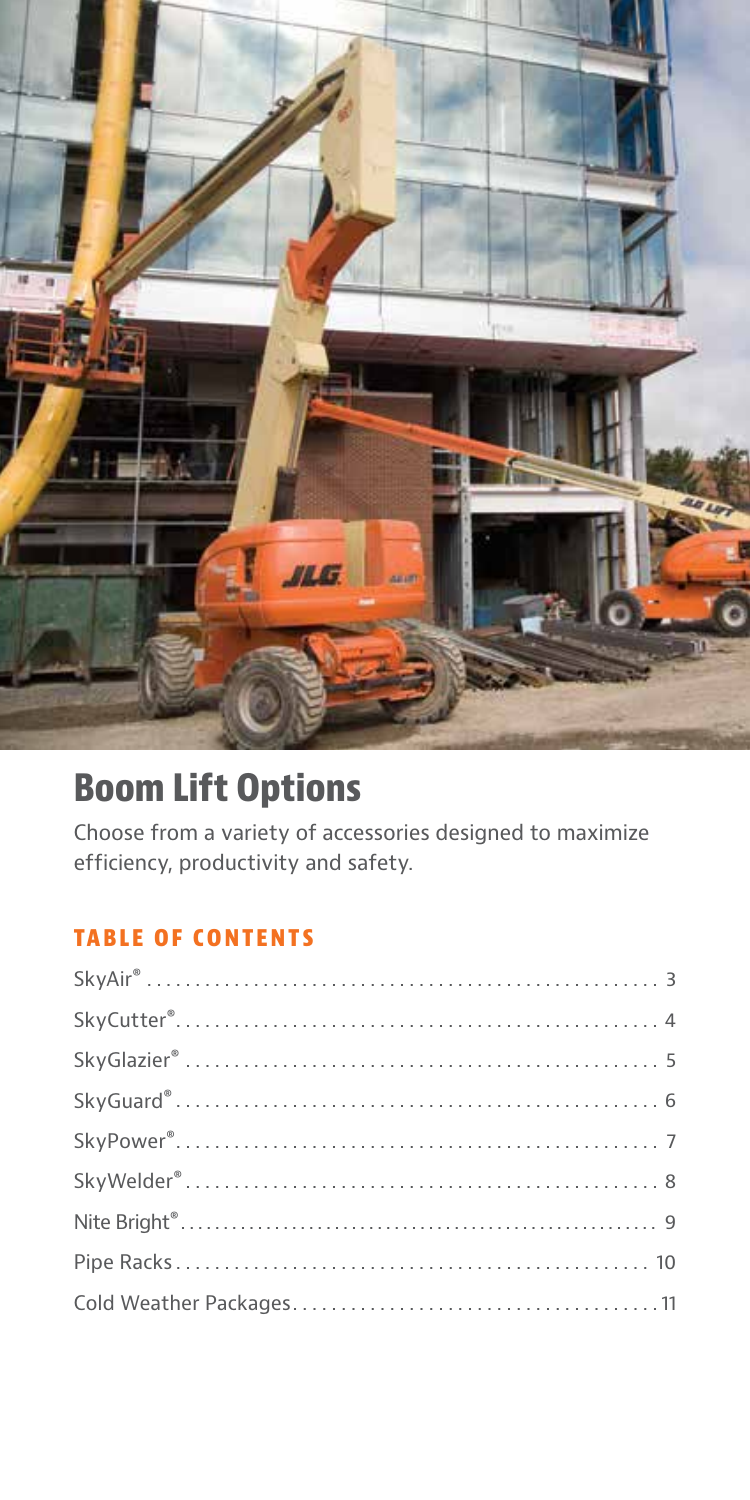### SkyAir ®



The SkyAir® onboard air compressor delivers 9.3 CFM of air at up to 125 psi—increasing productivity by reducing the risks, costs and hassles of tethering to a separate groundbased compressor.

### **Features**

- Air line integrated into the boom lift's power track
- Air compressor mounted under hood for protection against weather and theft
- Platform-mounted regulatoradjust psi without returning to the ground

### **Advantages**

- $\blacksquare$  Integrated air line reduces potential dangers of an air line hanging over the platform rails
- $\blacksquare$  Eliminates time spent moving a ground-based compressor around the job site
- $\square$  Saves money by eliminating need for fuel for a separate engine-powered compressor

#### AVAILABLE MODELS

**Telescopic Boom Lifts:** 400S, 460SJ, 600SC, 660SJC, 800S, 860SJ **Articulating Boom Lifts:** 800A/AJ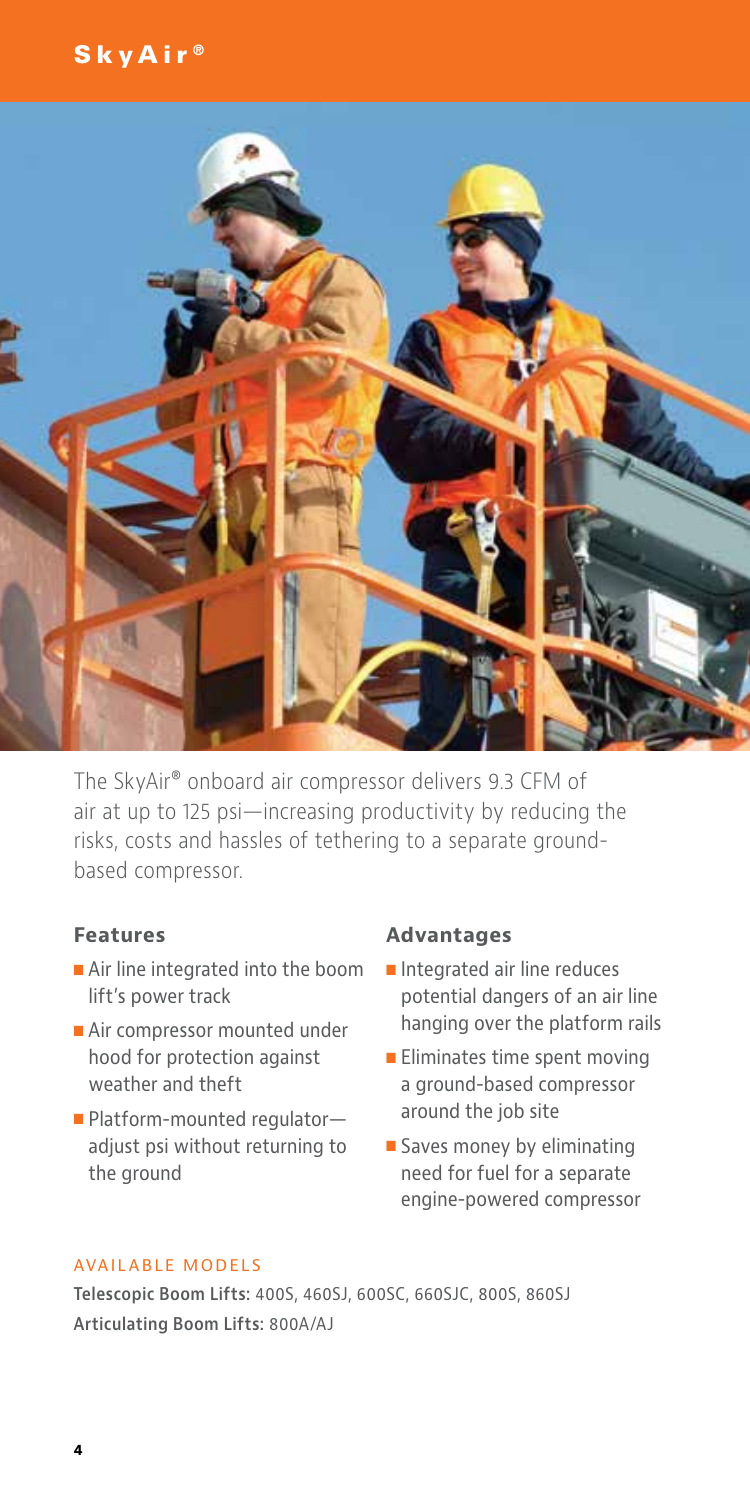

With the Miller® Spectrum® 375 CutMate™ plasma cutter you can cut faster and cleaner. You can also reduce the risks associated with working around oxygen/acetylene tanks. Add the SkyCutter® package to any unit equipped with the SkyPower® package for increased job site productivity.

### **Features**

- Plasma cuts up to 50% faster than oxy/acetylene torches
- **n** Cutting adjustments and air pressure adjustments can be made in the platform
- Plasma cutters cut cleaner without heating or warping surrounding areas

### **Advantages**

- **Eliminates rental costs and reduces** spending on fuel when compared to using a separate ground-based generator
- Decreases job site noise
- Reduces equipment on job sites by having what you need in one unit
- $\blacksquare$  Helps to reduce the risks associated with working around oxygen/acetylene tanks

#### AVAILABLE MODELS

**Telescopic Boom Lifts:** 400S, 460SJ, 600S, 660SJ, 600SC, 660SJC, 800S, 860SJ, 1200SJP, 1350SJP, 1500SJ, 1850SJ

**Articulating Boom Lifts:** 450A/AJ, 600A/AJ, 800A/AJ, 1250AJP, 1500AJP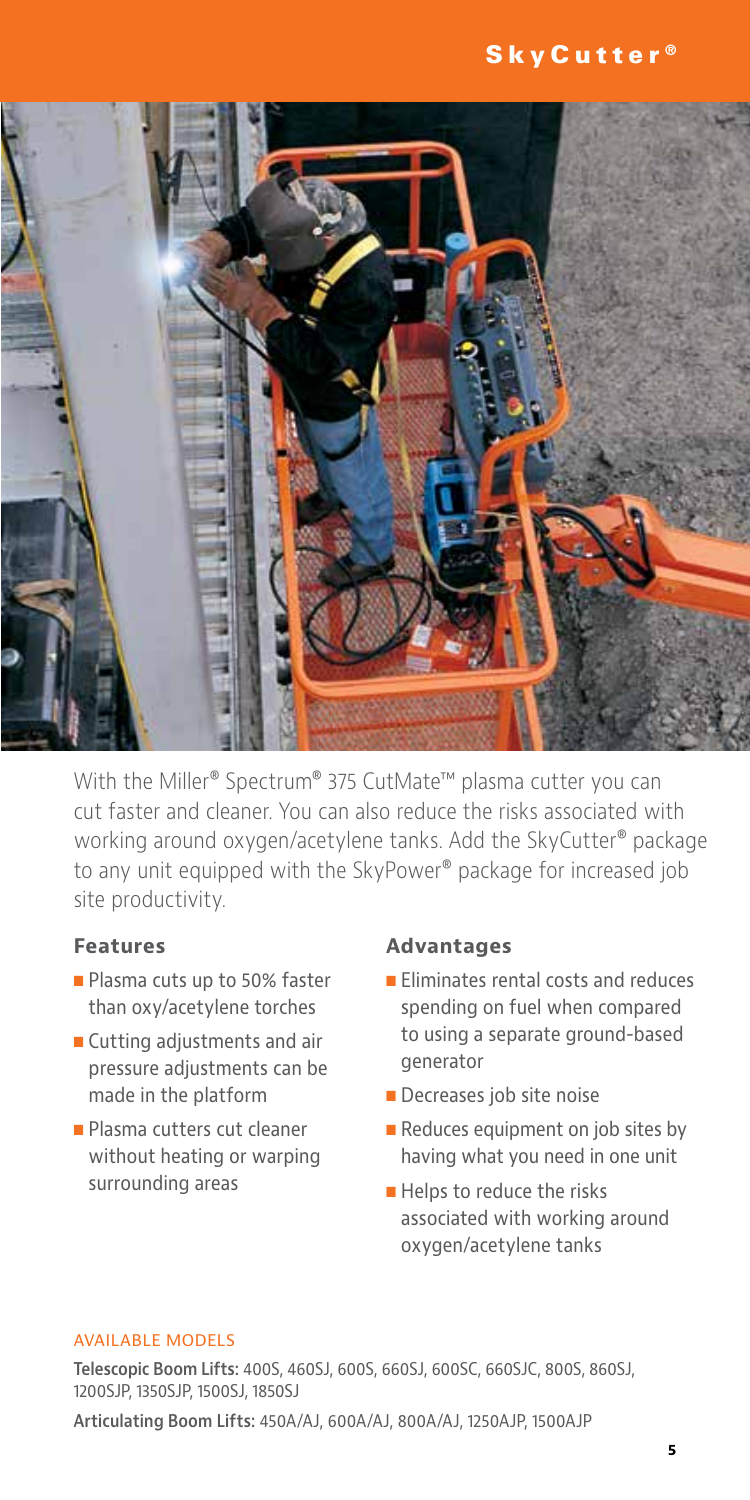### SkyGlazier ®



JLG provides the first and only factory-approved glass and panel tray—enabling you to get your materials to the work site and improve your productivity while protecting your panels from damage.

### **Features**

- $\blacksquare$  A foam-padded railing, strap to secure panels and rubber coated tray help prevent damage to panels
- Side-entry platform for improved entry when loading materials

#### **Advantages**

- Reduces worker fatique, lost time and incidents of operator injury from manual lifting
- Manufacturer-approved, panelcarrying system integrated into the platform can help reduce safety violations

#### AVAILABLE MODELS

**Telescopic Boom Lifts:** 400S, 600S, 800S, 1200SJP, 1350SJP, 1500SJ **Articulating Boom Lifts:** 600A, 800A, 1250AJP, 1500AJP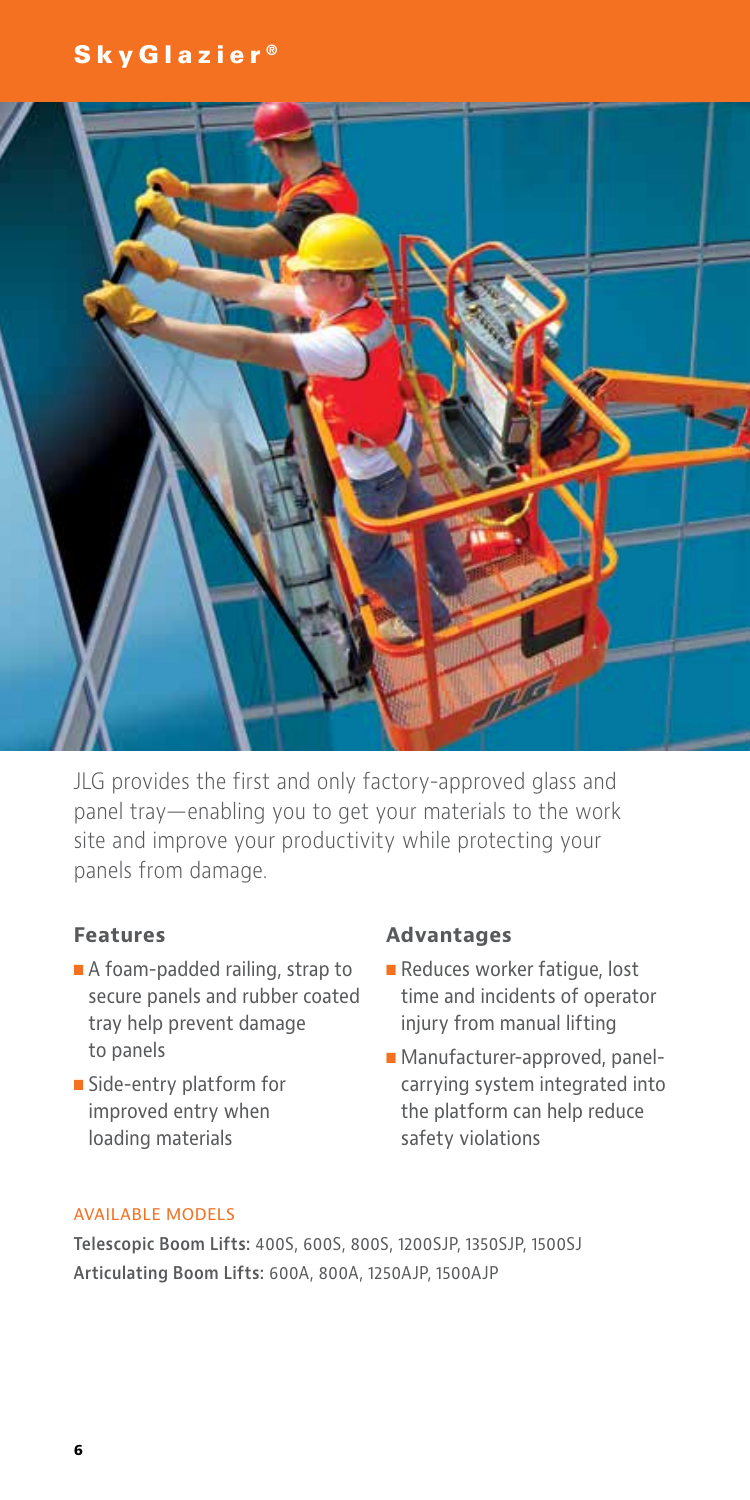### SkyGuard<sup>®</sup>



Boom lift operators experience enhanced control panel protection with this aftermarket accessory. When activated by approximately 50 lb (23kg) of force, SkyGuard® stops all functions in use at the time.

### **Features**

One-of-a-kind reverse functionality—temporarily reverses, or momentarily "undoes" most functions that were in use for less than a second at the time that SkyGuard is activated

#### **Advantages**

- $\blacksquare$  Can be activated from a variety of angles
- $\blacksquare$  Provides additional protection without impeding or reducing the work envelope of the boom lift
- With no movable parts, there's no need for scheduled or additional maintenance
- **Breakaway feature for** extreme conditions
- Resets by cycling foot switch or e-stop
- $\blacksquare$  Does not increase the platform profile or limit the use of the platform
- Can be installed on most JLG boom lifts manufactured after 2004

#### AVAILABLE MODELS

Standard feature on all JLG Boom Lifts except T350 and T500J.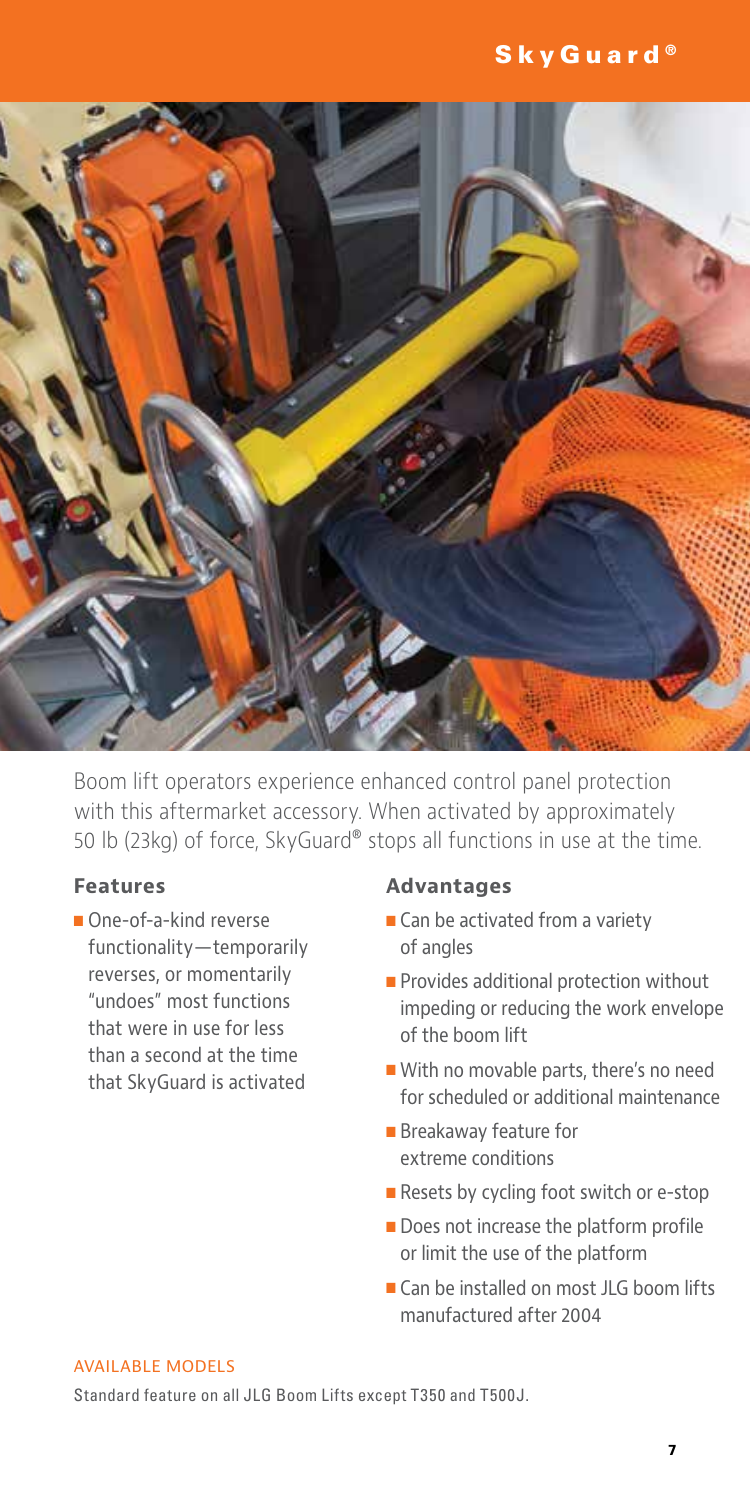SkyPower<sup>®</sup>



The JLG SkyPower® system delivers the power you need to conveniently operate other JLG accessories. With the SkyPower system on your machine, you get a 7500W generator with a power cable. Easily add and provide power to other JLG accessories, including SkyWelder® and SkyCutter® packages.

### **Features**

- Self-contained AC power to run hand tools
- Integrated power cable allows you to quickly attach or detach a variety of JLG accessories

### **Advantages**

- **Eliminates the need to move and** reposition the generator, resulting in significant time savings
- Saves fuel by using SkyPower in place of a separate ground-based generator
- $\blacksquare$  Eliminates the tracking and delivery costs associated with a separate generator
- $\blacksquare$  Reduces costs associated with power cable damage

#### AVAILABLE MODELS

**Telescopic Boom Lifts:** 400S, 460SJ, 600S, 660SJ, 600SC, 660SJC, 800S, 860SJ, 1200SJP, 1350SJP, 1500SJ, 1850SJ

**Articulating Boom Lifts:** 450A/AJ, 600A/AJ, 800A/AJ, 1250AJP, 1500AJP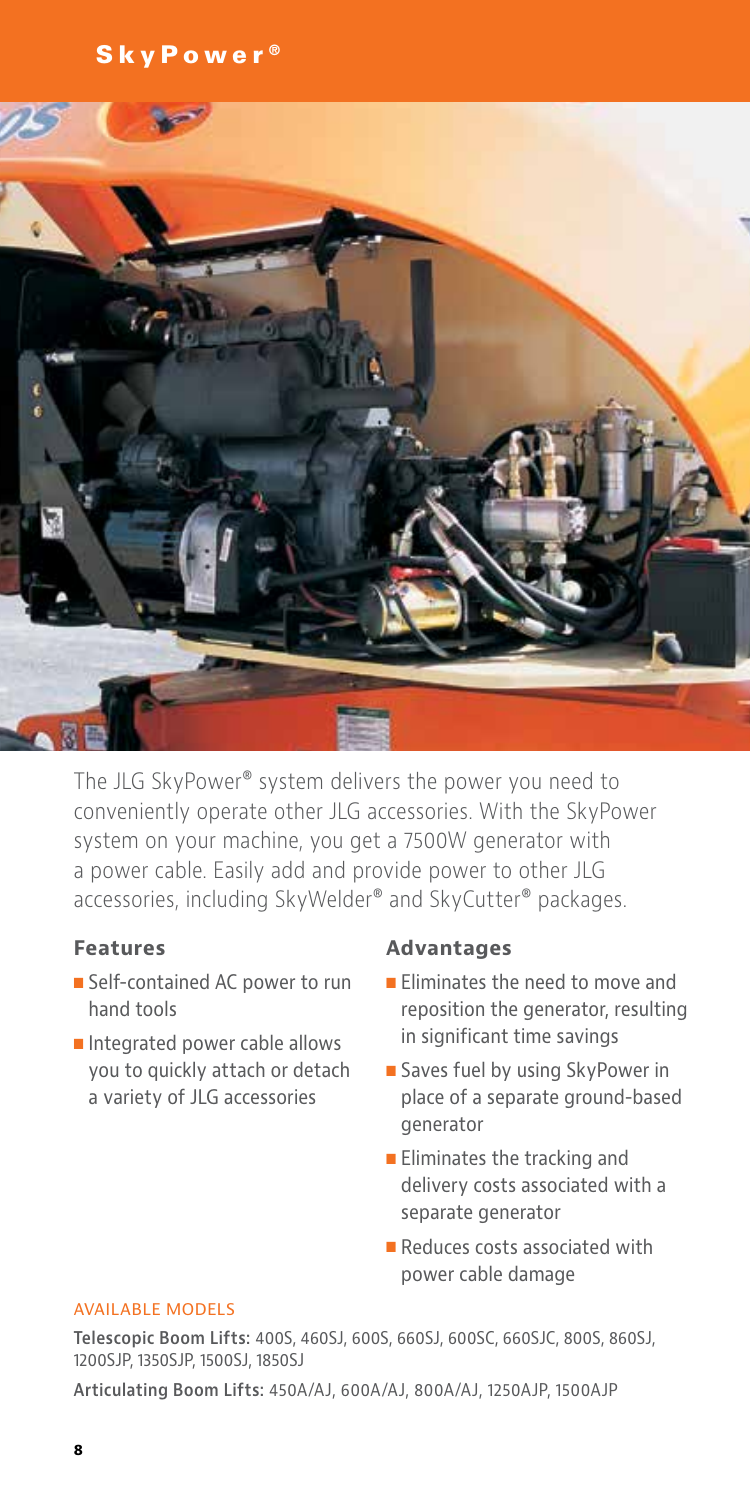

Tucked into the SkyPower® boom platform, the 280-amp Miller® CST™ 280 welder conserves space and provides stick and TIG capabilities. The SkyWelder® eliminates the cost of having a stand-alone welder and power supply.

### **Features**

- 280-amp welder includes a platform-mounted amperage adjustment and provides power to accommodate stick and TIG welding applications
- 100% duty cycle at 200 amps provides the versatility to satisfy a variety of applications
- $\blacksquare$  Secured to the platform at the job site to help reduce theft

### **Advantages**

- $\blacksquare$  Eliminates rental and additional delivery charges
- $\blacksquare$  Reduces fuel costs by eliminating need to fuel a separate generator
- Saves on repairs—factory-routed cables reduce weld cable damage and associated repair/replacement costs
- SkyPower supplies power to the welder and the platform, which allows for use of lights, grinders, drills and other small job site tools without repositioning a groundbased system

#### AVAILABLE MODELS

**Telescopic Boom Lifts:** 400S, 460SJ, 600S, 660SJ, 600SC, 660SJC, 800S, 860SJ, 1200SJP, 1350SJP, 1500SJ, 1850SJ

**Articulating Boom Lifts:** 450A/AJ, 600A/AJ, 800A/AJ, 1250AJP, 1500AJP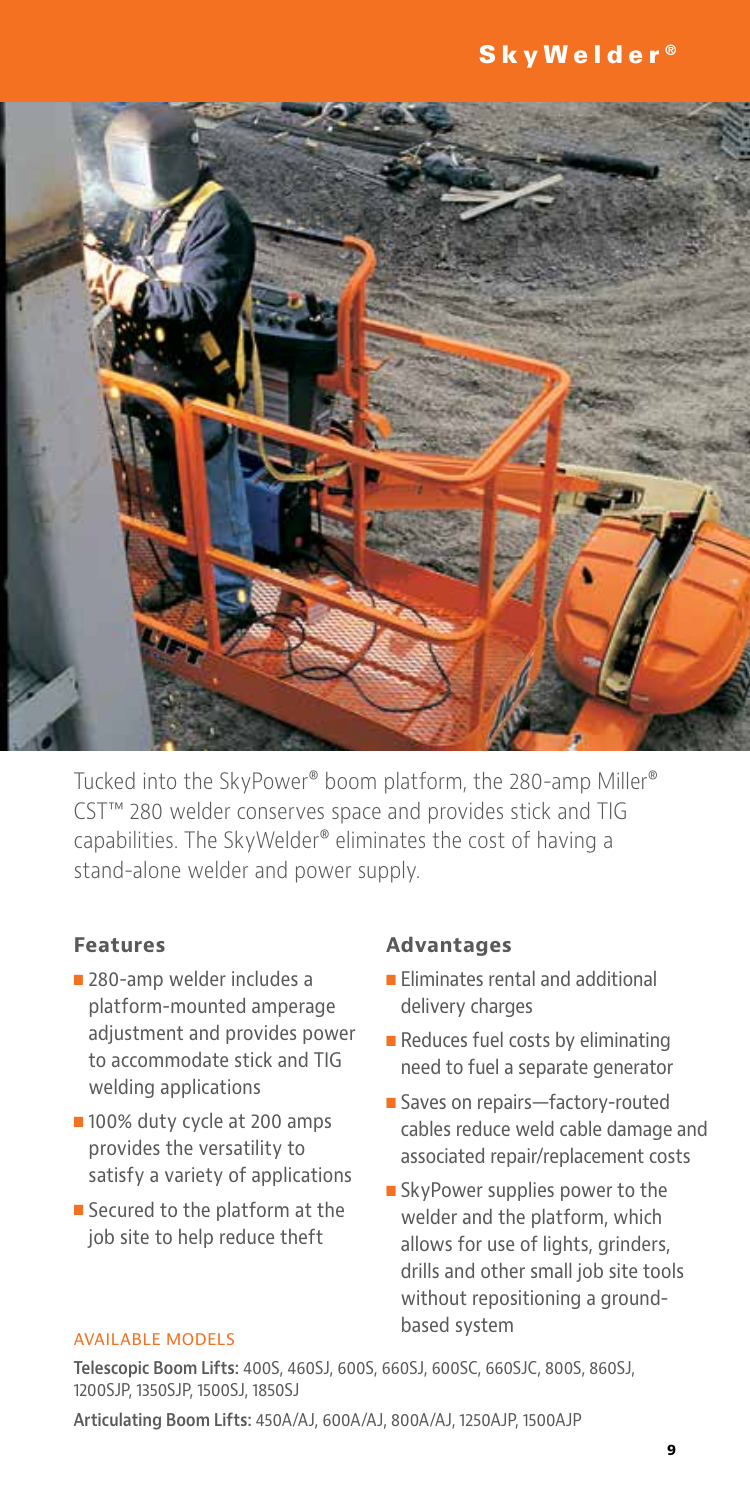### Nite Bright ®



With the Nite Bright® package, you will be able to see your work environment in a whole new light. The package includes two 40-watt lights to illuminate your work site, as well as four 40-watt lights for the area around the chassis. The Nite Bright package is great for low-lit areas such as mines, tunnels and nighttime applications.

#### AVAILABLE MODELS

**Boom Lifts:** 400S, 460SJ, 600S, 660SJ, 800S, 860SJ, 1200SJP, 1250AJP, 1350SJP, 1500AJP, 1500SJ, 1850SJ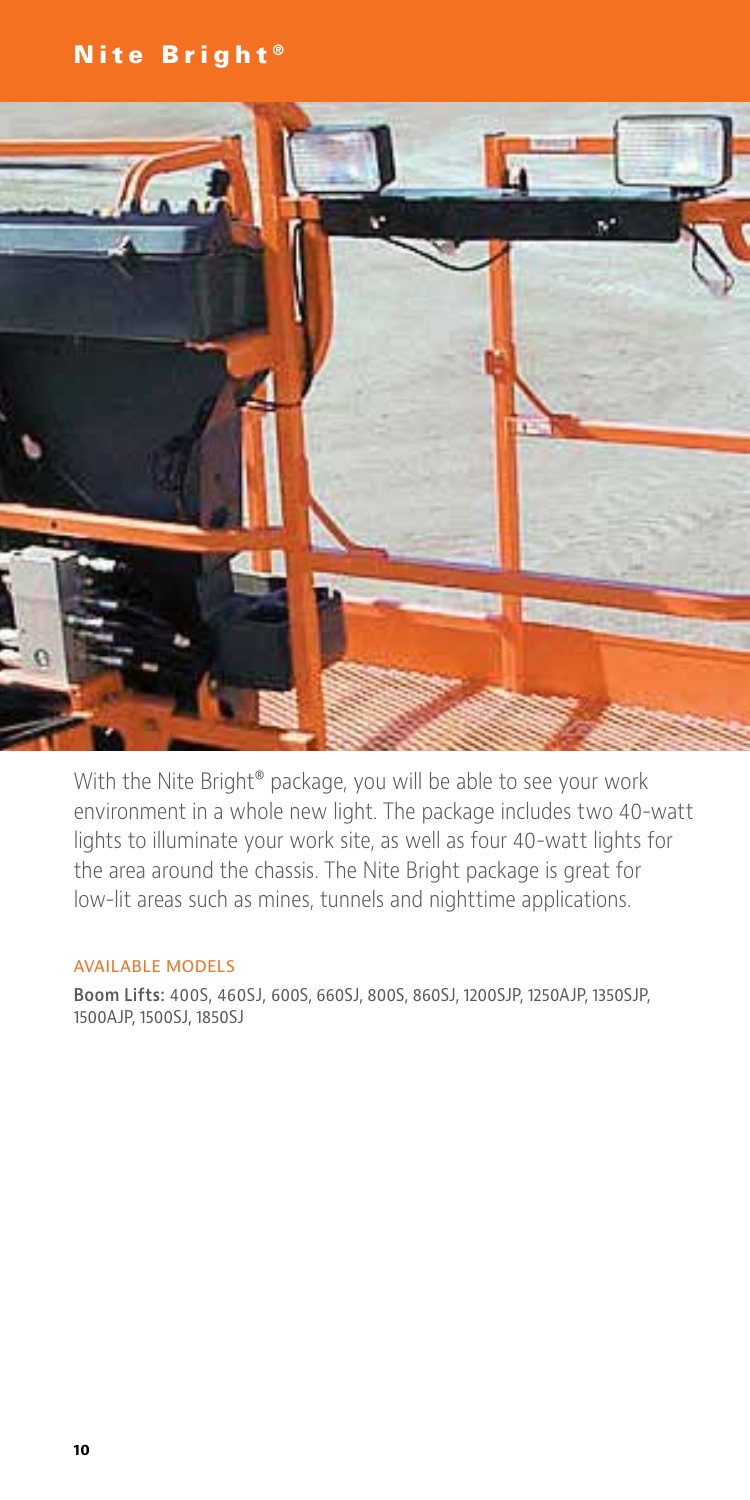### Pipe Racks



Pipe racks help keep your materials organized and within reach by providing a factory-approved method of storing tubing and conduit in the platform.

### **Advantages**

- $\blacksquare$  Provides a secure carrying place inside of the platform
- $\blacksquare$  Reduces clutter
- **n** Optimizes available platform capacity

#### AVAILABLE MODELS

**Telescopic Boom Lifts:** 400S, 460SJ, 600S, 660SJ, 800S, 860SJ, 1200SJP, 1350SJP, 1500SJ, 1850SJ

**Articulating Boom Lifts:** E450A, 450A/AJ, 600A/AJ, 800A/AJ, 1250AJP, 1500AJP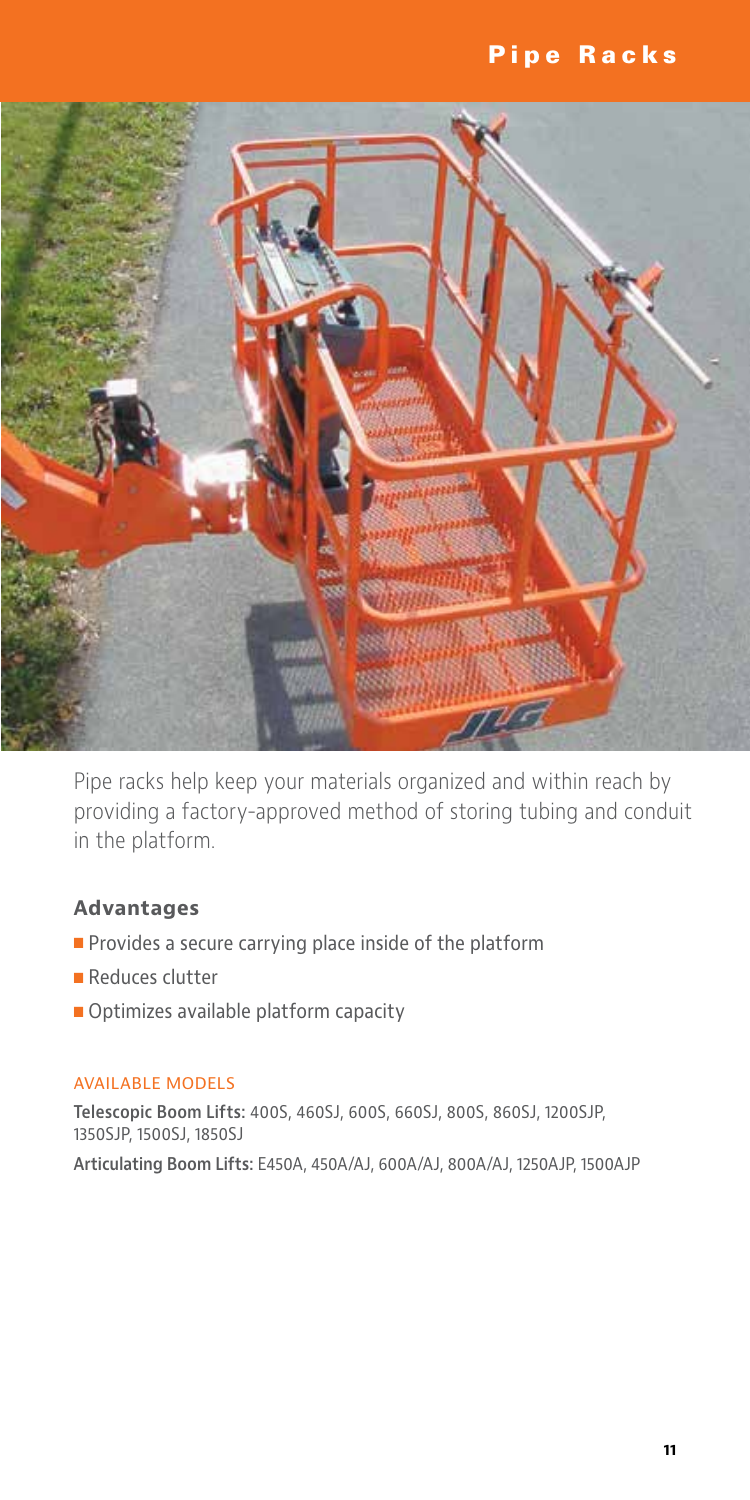### Cold Weather Packages



The JLG® Cold Weather Kit includes a battery blanket, hydraulic tank heater, block heater and glow plugs (diesel only).

For extremely frigid temperatures, rely on the Arctic Kit which includes arctic hydraulic hoses and a main boom cable, extreme cold engine oil, anti-freeze, fuel conditioner, engine block heater, battery blanket, glow plugs, hydraulic tank heater and an oversized foot switch. Your choice of -20 or -40 degree hydraulic oil is available separately.

### AVAILABLE MODELS

**Telescopic Boom Lifts:** 400S, 460SJ, 600S, 660SJ, 800S, 860SJ, 1200SJP\*, 1350SJP\*, 1500SJ\*, 1850SJ\*

**Articulating Boom Lifts:** 450A/AJ, 600A/AJ, 800A/AJ, 1250AJP\*, 1500AJP \*Not available in Arctic Package.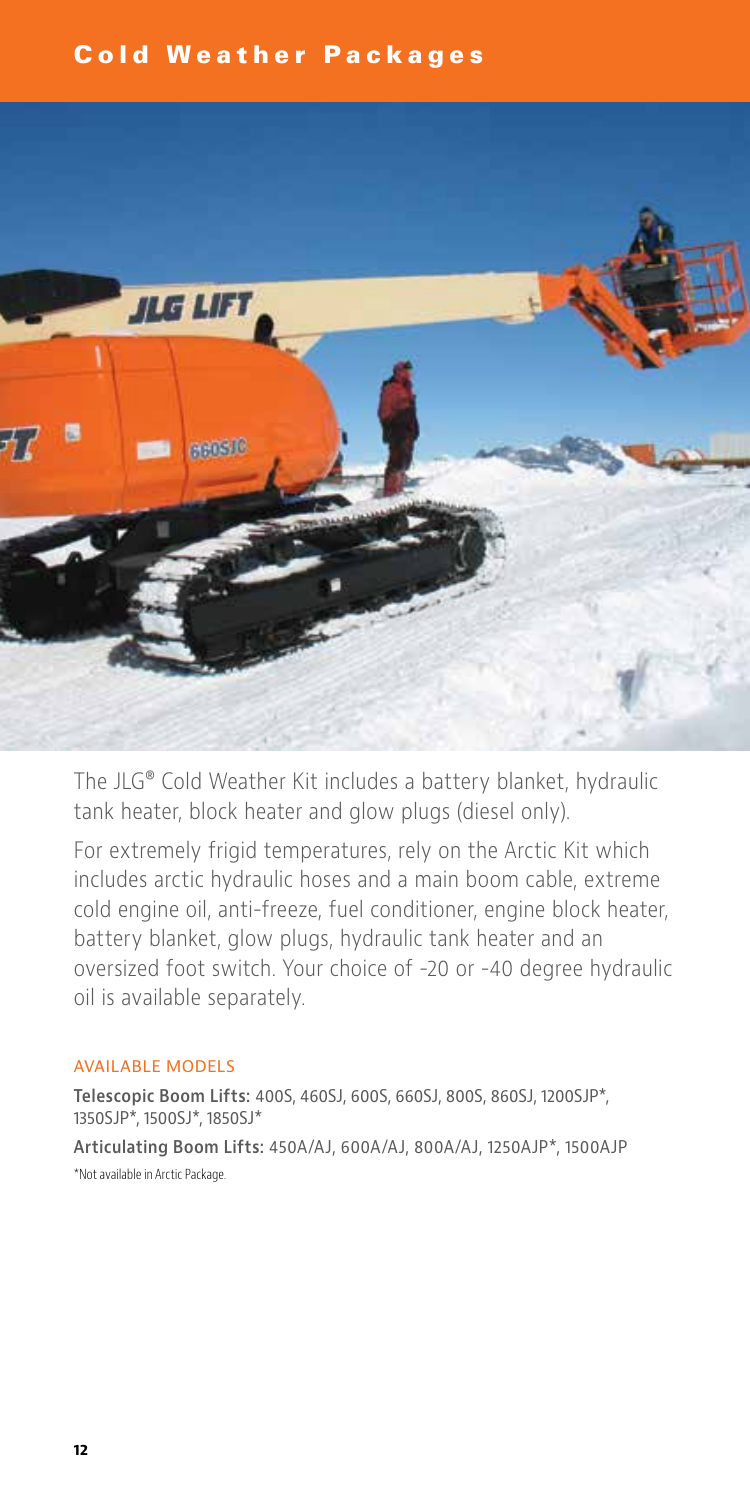

# **Scissor Lift Options**

Transform your scissor lift into a versatile, productivityenhancing machine with exclusive Workstation in the Sky® products. Our accessories are built to conserve platform space, improve working conditions and turn your lift into one giant work tool.

### **TABLE OF CONTENTS**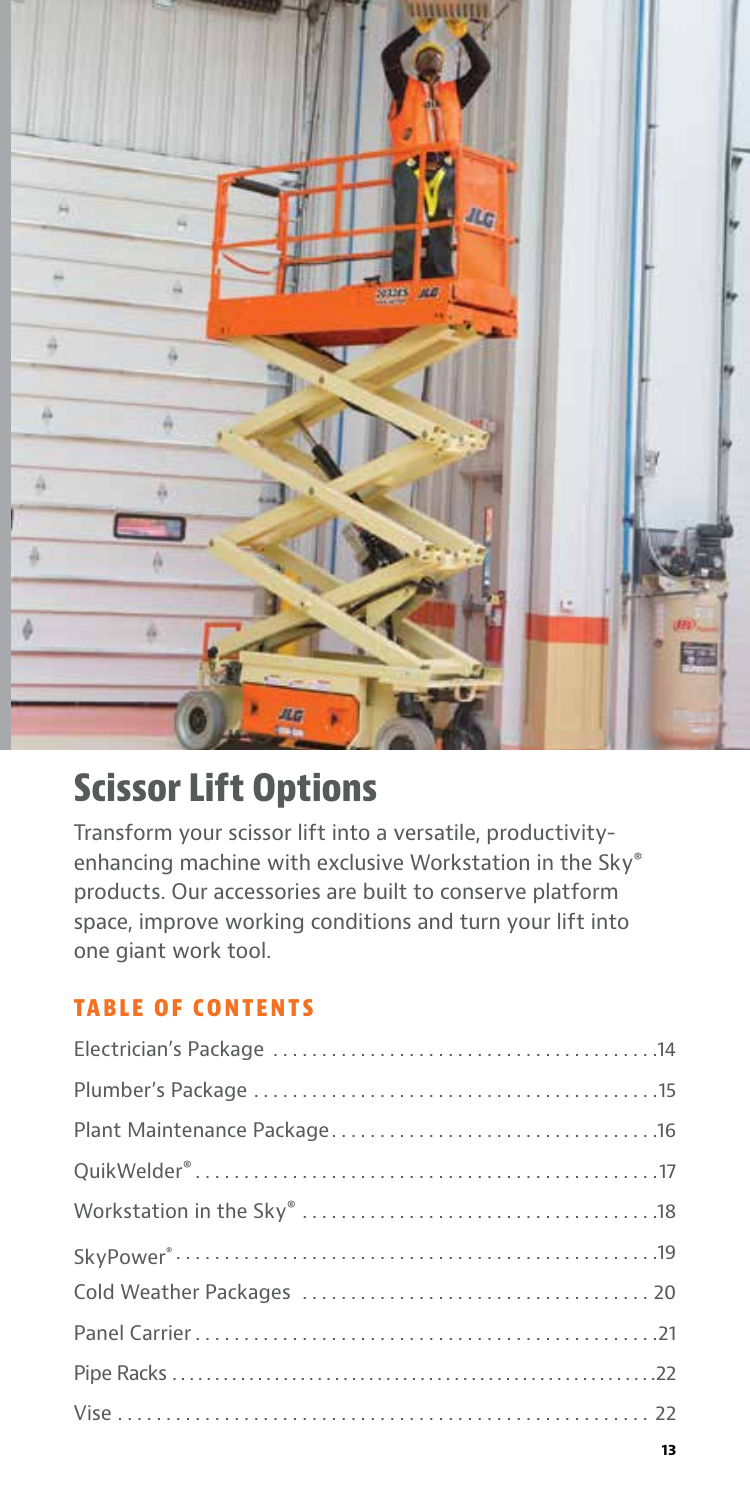### Electrician's Package



For electrical contractor applications that require batterypowered tools, the JLG Electrician's Package keeps your tools within reach and off the floor of the platform. A stowable 8 x 20 in. workbench and 6 x 6 in. molded pockets provide ample storage within easy reach for tools or fasteners while leaving the workspace open to help prevent tripping hazards.

### **The package includes:**

- A rail-mounted vise for clamping pipes or holding other work materials (2646ES and 3246ES only)
- An "Electrician's Tree"—Ideal for wire pulling and reducing friction associated with ground-based wire spools
- $\blacksquare$  Pipe racks for storing pipe outside the platform and for reducing trip hazards
- Workstation Great for holding all of your tools within arm's reach

### AVAILABLE MODELS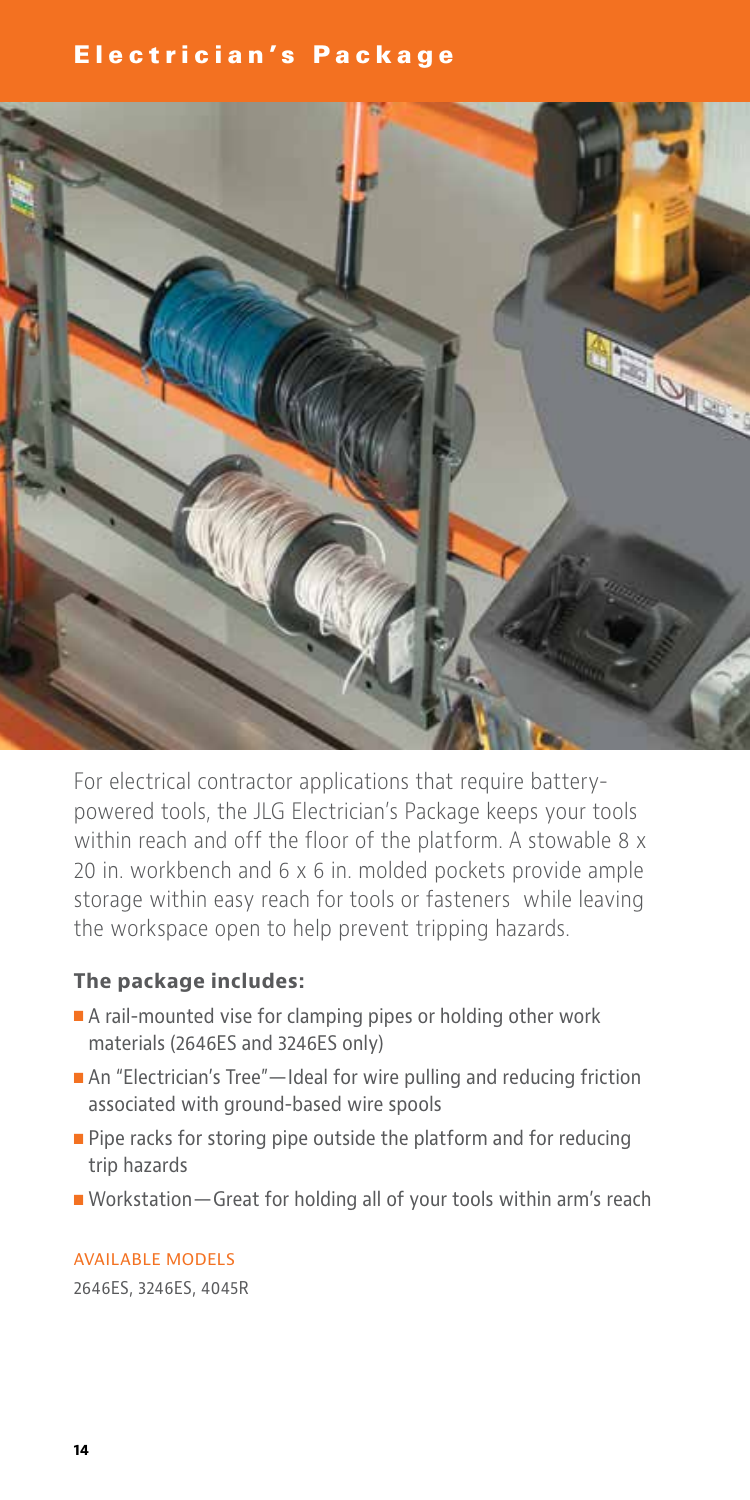### Plumber's Package



With our Plumber's Package, you have everything you need to get your plumbing work done more efficiently. Manufacturer-approved pipe racks provide positive retention of materials outside of the platform, helping prevent rail damage and optimizing platform space.

### **The package includes:**

- A rail-mounted vise for clamping conduit while cutting, threading or bending it or holding other work materials
- $\blacksquare$  Pipe racks for storing pipe or conduit outside the platform and for reducing trip hazards
- $\blacksquare$  Workstation Great for holding your tools within arm's reach

### AVAILABLE MODELS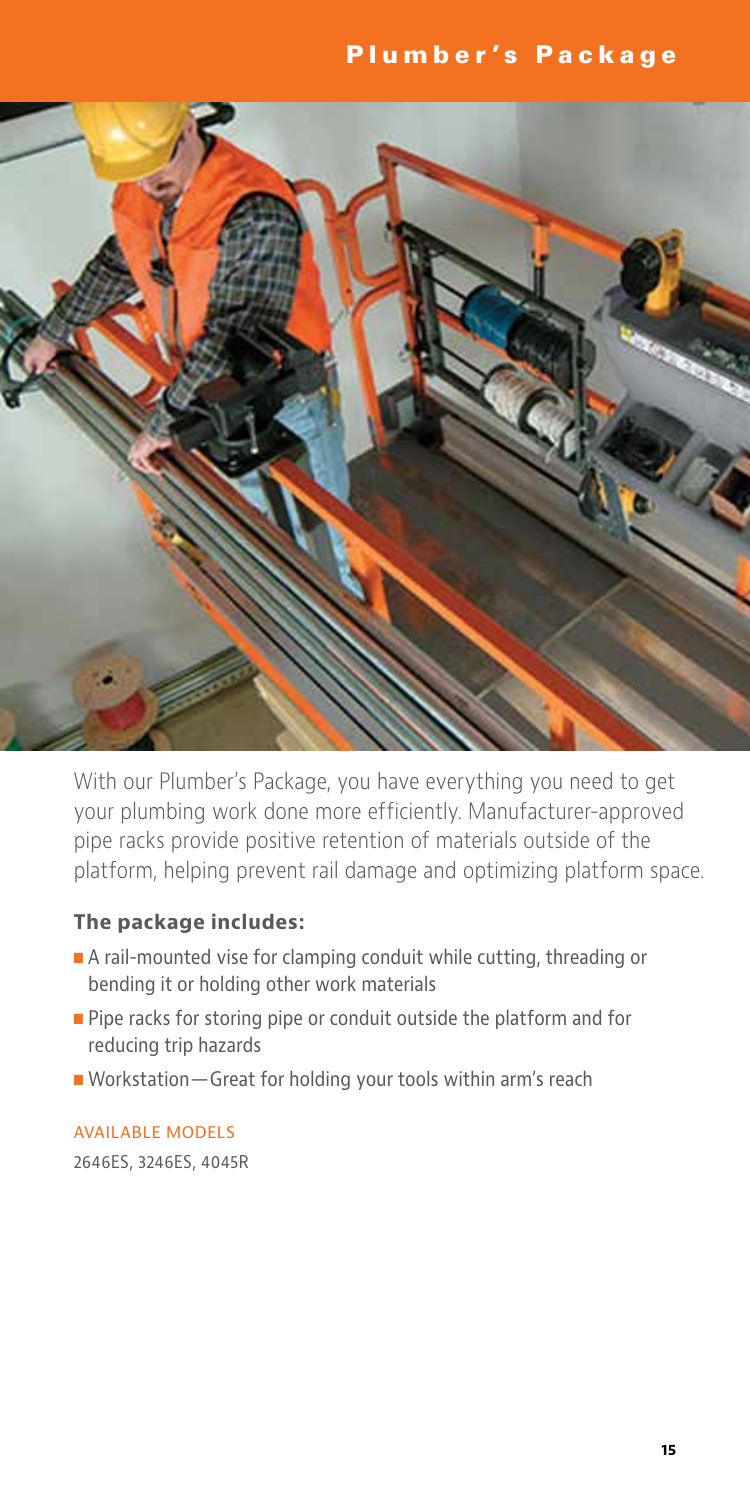### Plant Maintenance Package



### **The Plant Maintenance Package combines popular elements of the Electrician's Package and the Plumber's Package, including:**

- Pipe/conduit racks
- Workstation Great for storing your tools and fasteners within easy reach and off the floor, with an 8 x 20 in. workbench that slides out to provide a flat surface to work on
- $\blacksquare$  5  $\frac{1}{2}$  in. bench vise—Essential for securing material while cutting or drilling
- QuikWelder®—A self-contained wire-feed welder, ideal for spot welding
- $\blacksquare$  Pipe racks for storing pipe outside the platform and for reducing trip hazards

#### AVAILABLE MODELS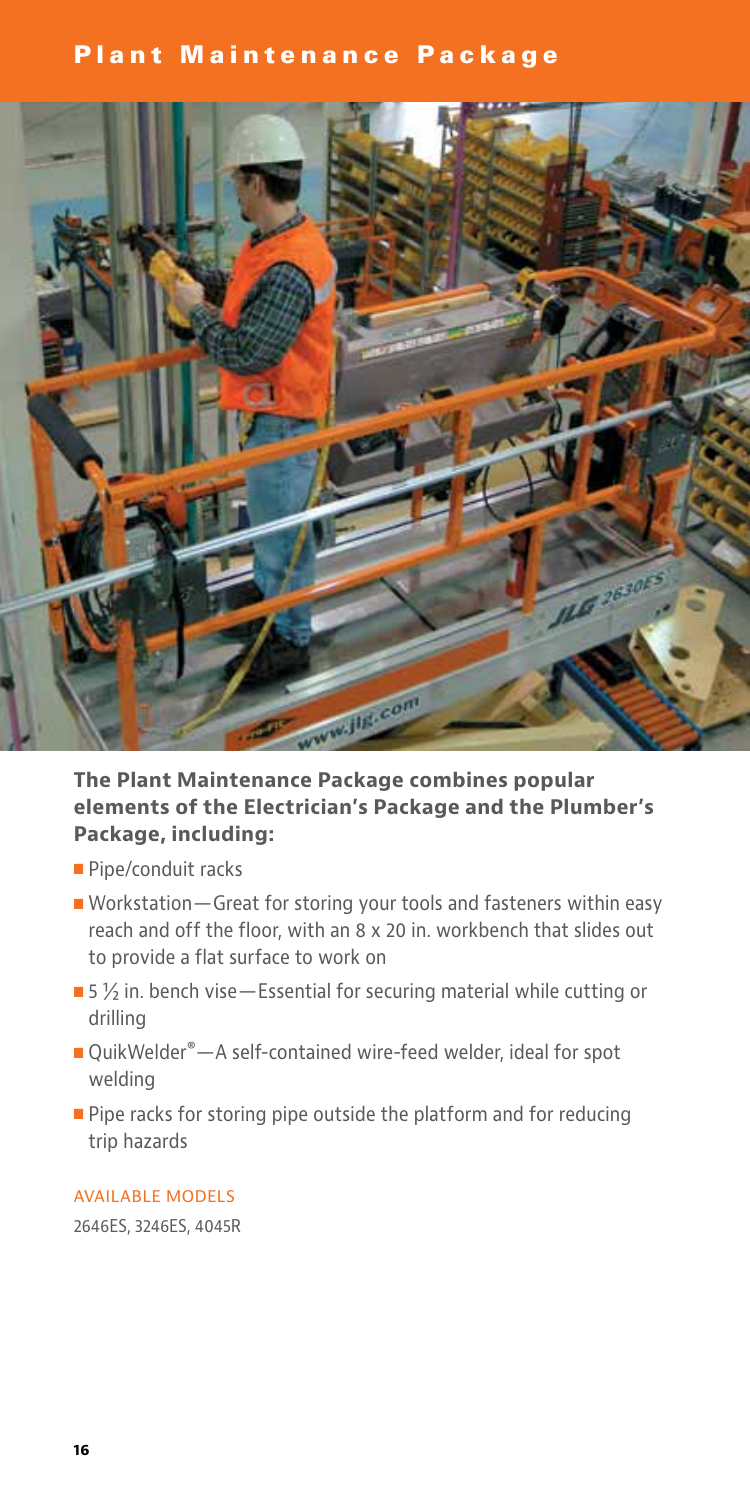### QuikWelder ®



Ideal for spot welding, this self-contained wire-feed welder saves time by eliminating the need to move bulky tanks or cumbersome weld leads. The leads are integrated into the scissor lift; the scissor lift's batteries power the welder. It includes 15 ft (4.5 m) of cable, one spool of .035 in. (.09 cm) wire, four weld tips and a gas line.

The QuikWelder® package works well for plant maintenance, HVAC and many other applications.

### **Features**

- Welds light to heavy gauge steel with a single welder
- Twice the power of a 110-volt plug-in welder (200 amps of power)
- **E** Lightweight and compact design results in more platform space and capacity
- $\blacksquare$  Gas flow control valve and built-in stitch mode for thin metal

### **Advantages**

- Standard off-the-shelf consumables keep operating cost low
- Durable lightweight design, backed by a two-year warranty with a 1% average repair rate provides low ownership costs
- **n** The onboard welder, powered by scissor lift batteries, increases productivity by reducing the time spent moving equipment

#### AVAILABLE MODELS

1930ES, 2032ES, 2632ES, 2646ES, 3246ES, 4045R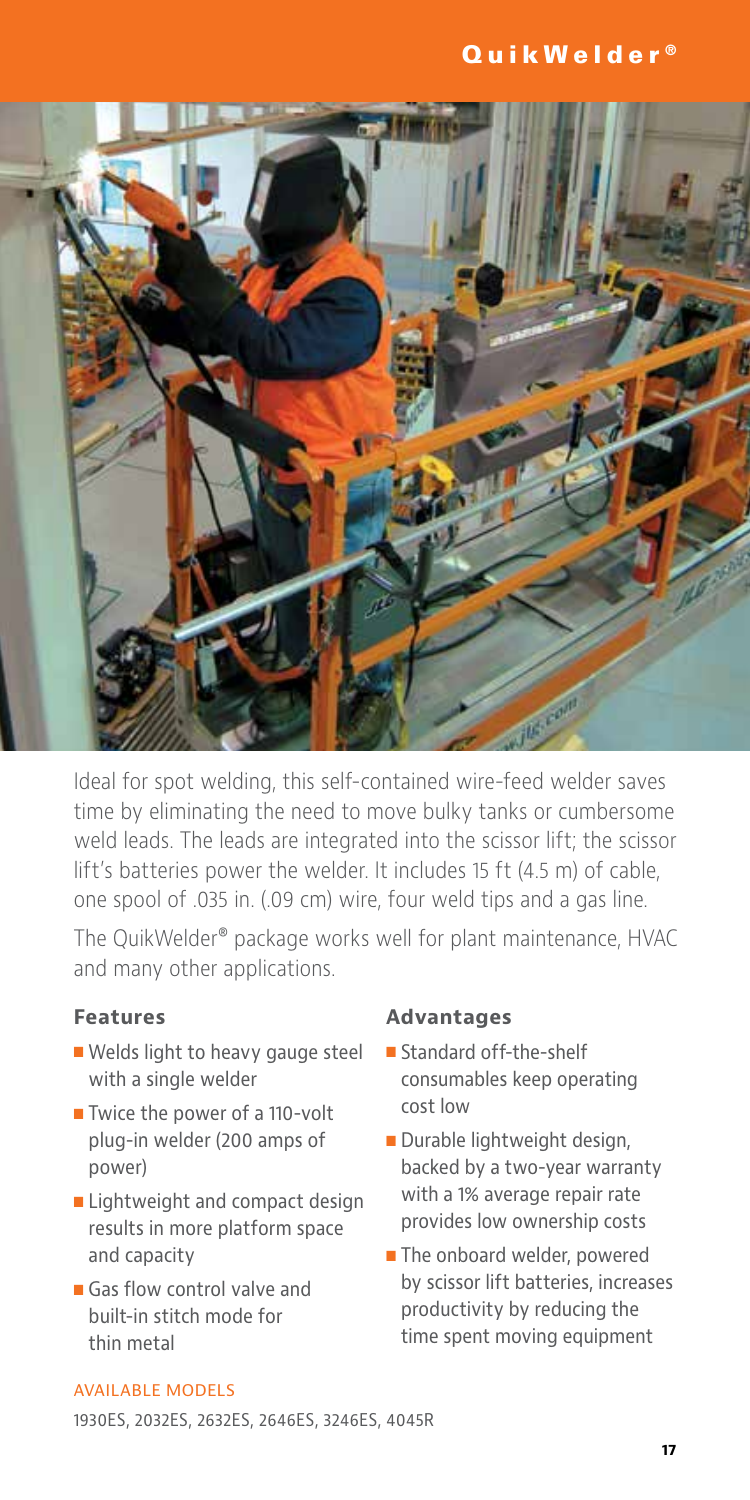### Workstation in the Sky®



The removable Workstation in the Sky® helps you to optimize platform space with compartments for tools such as reciprocating saws, drills or circular saws. The Workstation has 6 in. x 6 in. compartments for keeping boxes of connectors, hangers or other fasteners within easy reach and off of the floor. It also features a pull-out tray that provides a flat working surface near the top of the platform rails.

The Workstation is a standard feature on plumbing, plant maintenance and electrician packages.

#### AVAILABLE MODELS

330LRT, 430LRT, 530LRT, 1930ES, 2032ES, 2632ES, 2646ES, 3246ES, 4045R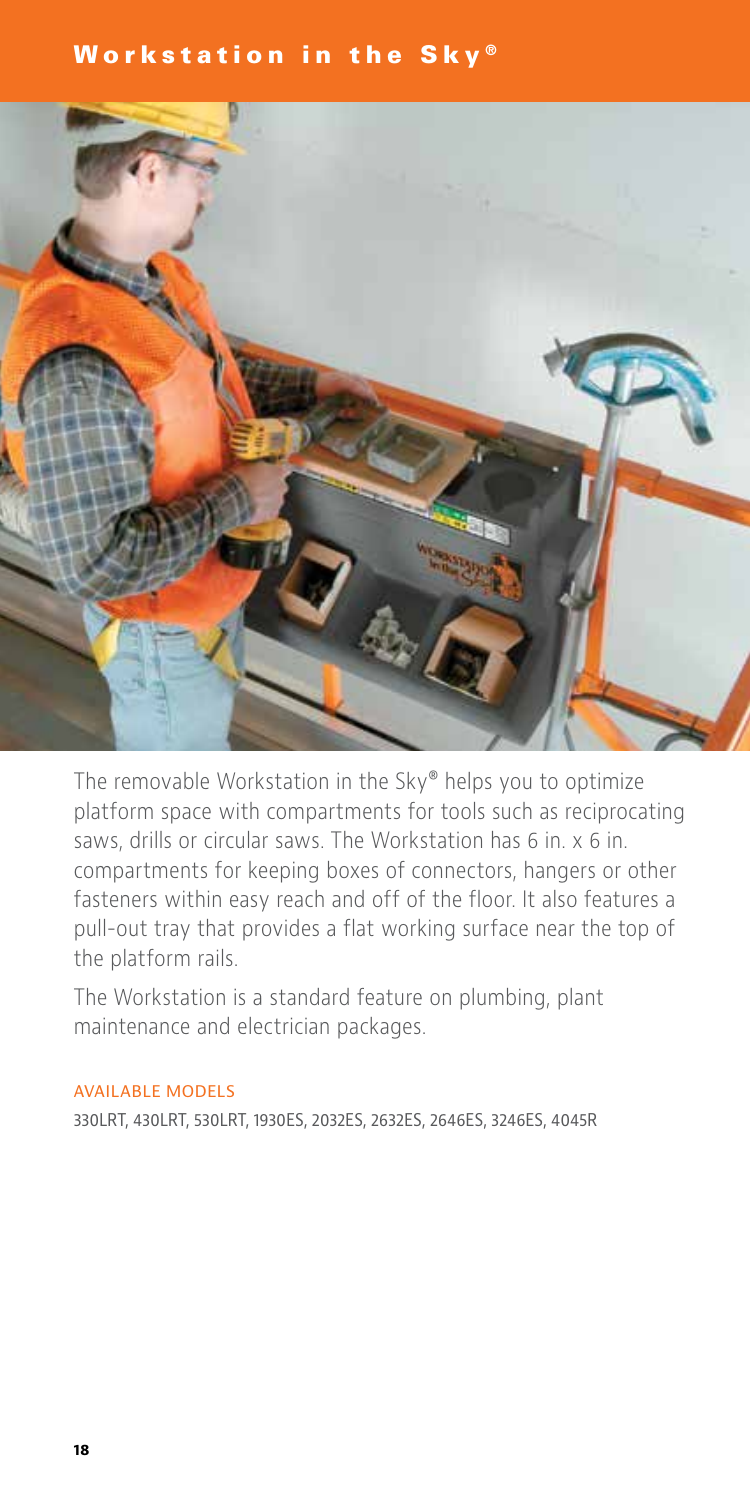

The JLG SkyPower® system delivers the power you need to conveniently operate other JLG accessories. With the SkyPower system on your machine, you get a 7500W generator with a power cable. Easily add and provide power to other JLG accessories, including SkyWelder® and SkyCutter® packages.

### **Features**

- Self-contained AC power to run hand tools
- Integrated power cable allows you to quickly attach or detach a variety of JLG accessories

### **Advantages**

- **Eliminates the need to move and** reposition the generator, resulting in significant time savings
- Saves fuel by using SkyPower in place of a separate ground-based generator
- $\blacksquare$  Eliminates the tracking and delivery costs associated with a separate generator
- $\blacksquare$  Reduces costs associated with power cable damage

#### AVAILABLE MODELS

**Scissor Lifts:** 330LRT, 430LRT, 530LRT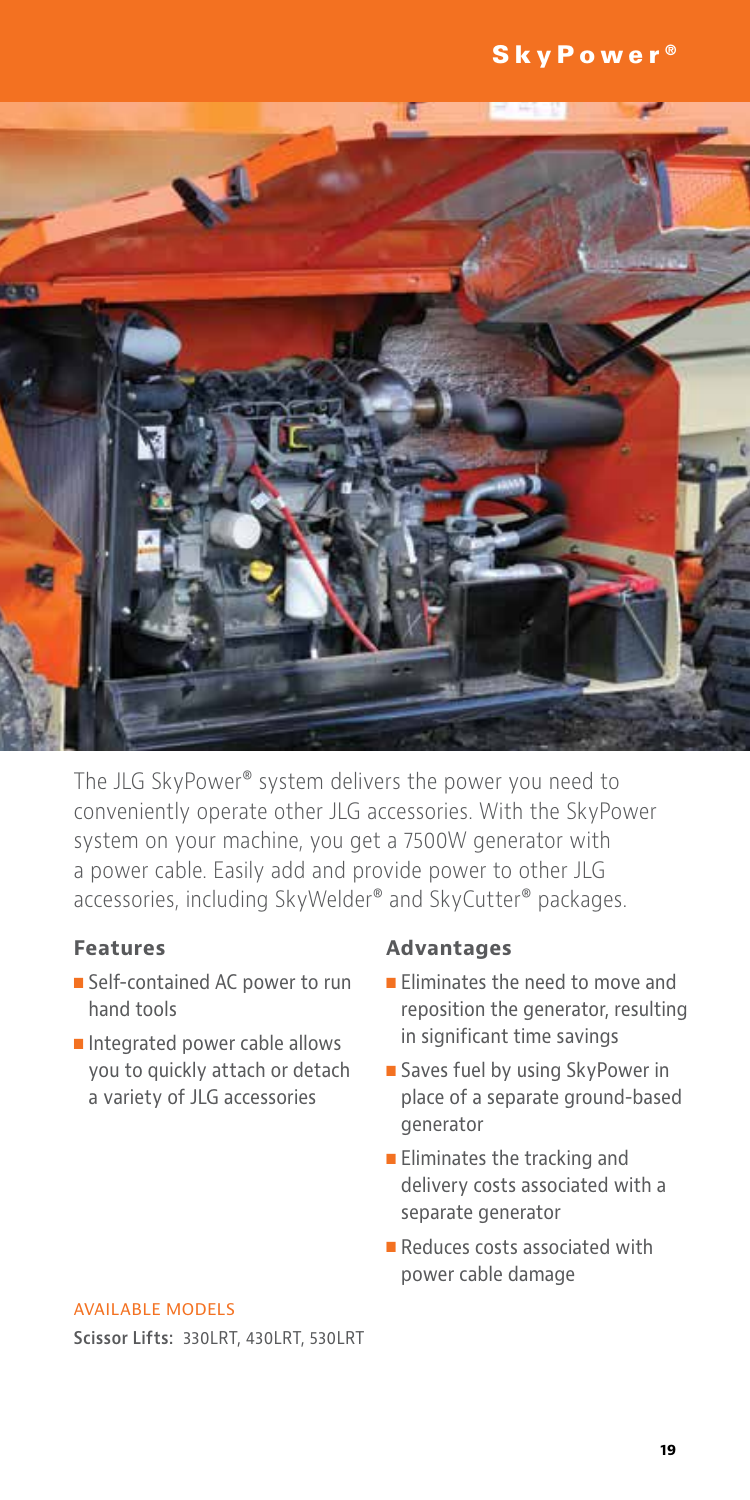### Cold Weather Packages



The JLG® Cold Weather Kit includes a battery blanket, hydraulic tank heater, block heater and glow plugs (diesel only).

For extremely frigid temperatures, rely on the Arctic Kit which includes arctic hydraulic hoses and a main boom cable, extreme cold engine oil, anti-freeze, fuel conditioner, engine block heater, battery blanket, glow plugs, hydraulic tank heater and an oversized foot switch. Your choice of -20 or -40 degree hydraulic oil is available separately.

### AVAILABLE MODELS

**Scissor Lifts:** 260MRT\*, 330LRT, 430LRT, 530LRT \*Not available in Arctic Package.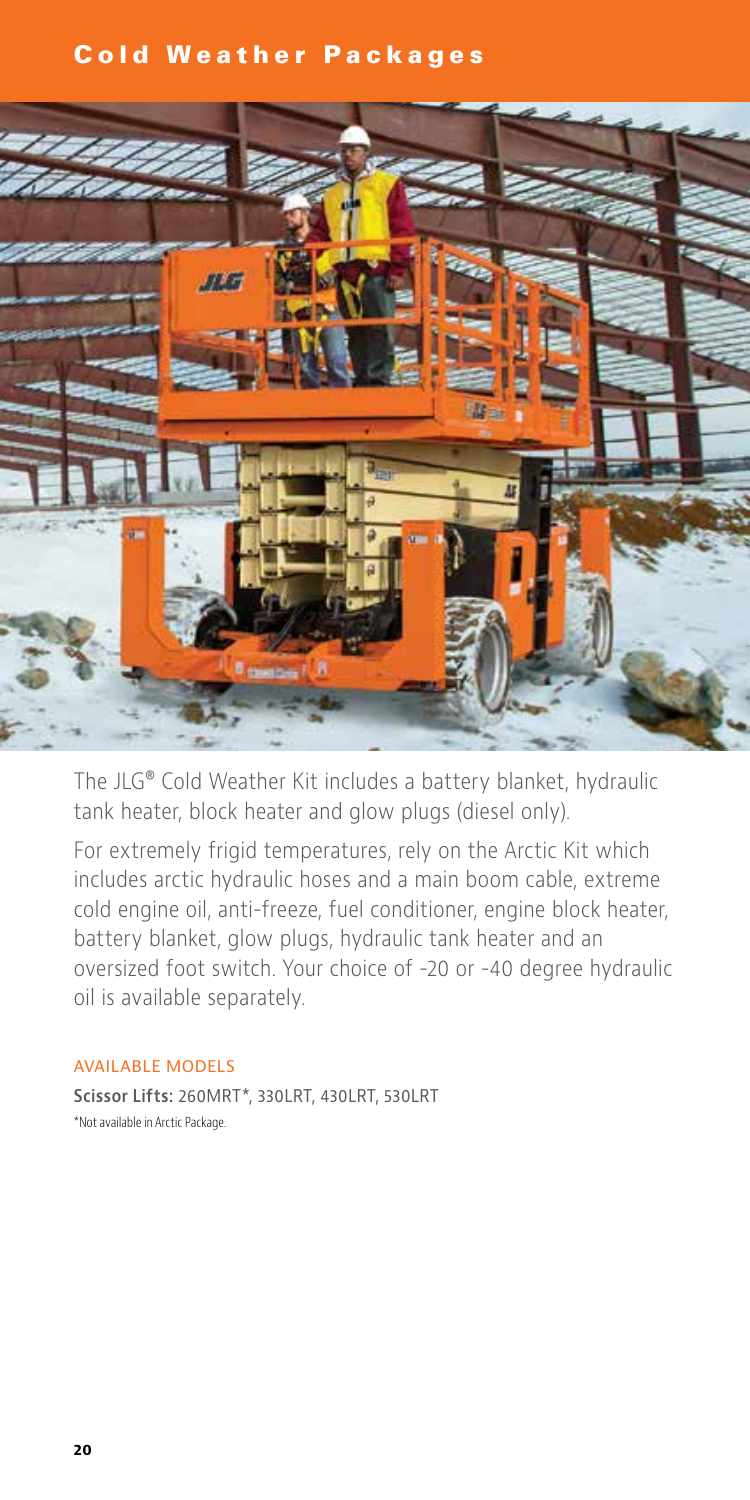### Panel Carrier



You don't need to clutter your platform with drywall, plywood or sheet rock. With the factory-approved panel carrier, you can load panels outside the rails in the carrier tray, where it's easier to transfer the panel to its elevated installation site.

The panel carrier has a capacity of 100 lb. when installed on JLG® scissor lift models 2032ES and 2632ES and 200 lb on the 2646ES and 3246ES.

### AVAILABLE MODELS

2032ES, 2632ES, 2646ES, 3246ES, 4045R